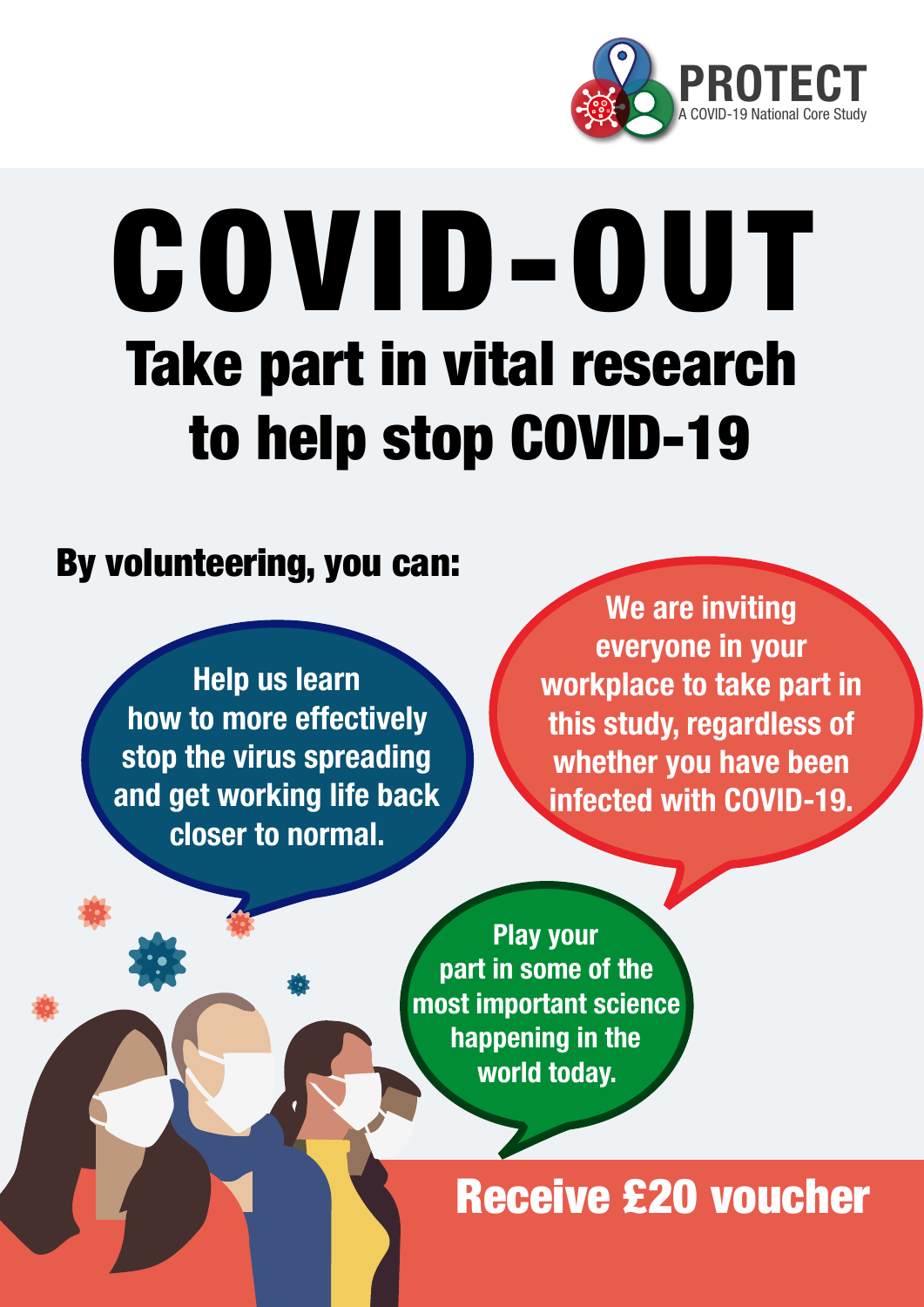



#### What is this research?

We're asking you to take part in a study called COVID-OUT, which is conducting rapid onthe-ground research in workplaces such as yours that have had an increased number od COVID-19 cases over a time period that could be a COVID-19 cluster or an outbreak.

This will improve our understanding of how infections start and spread, which will in turn help us advise government and businesses on how to prevent them as the UK unlocks.

COVID-OUT is part of a larger research programme called the PROTECT COVID-19 National Core Study on transmission and environment. Funded by the UK Government, PROTECT is improving our understanding of how the COVID-19 virus is transmitted in different places and how to stop it, helping save lives and get society back towards normal.

COVID-OUT is a collaboration between the University of Manchester, the London School of Hygiene and Tropical Medicine, the Health and Safety Executive, and UK Health Security Agency. It's strictly research – not a regulatory investigation.

#### What does it involve?

Employees will be asked to volunteer, and complete a questionnaire about their work and commute, COVID-19 symptoms and general health. Only those who give their informed consent will be included.



# COVID-OUT

The information we collect will be de-identified, meaning that it won't be possible to trace it back to you as an individual. We won't share your questionnaire answers or test results with your employer.

#### How do I take part? If you are an employee:

Complete a questionnaire which should take about 30 minutes.

Read the participant information sheet and sign the consent form to be part of the study.

To thank you for your participation, you will be able to claim a £20 "one4all" voucher once you complete the consent form and the questionnaire. The vouchers are redeemable at www.one4alldigital.com

 These are electronic vouchers that can be used on line or converted into cards so they can be used on the high street. The electronic or card vouchers are redeemable at most high street retailers ie: Boots, B&Q, Argos, H&M, John Lewis, M&S, ODEON cinema, TK max and many more.